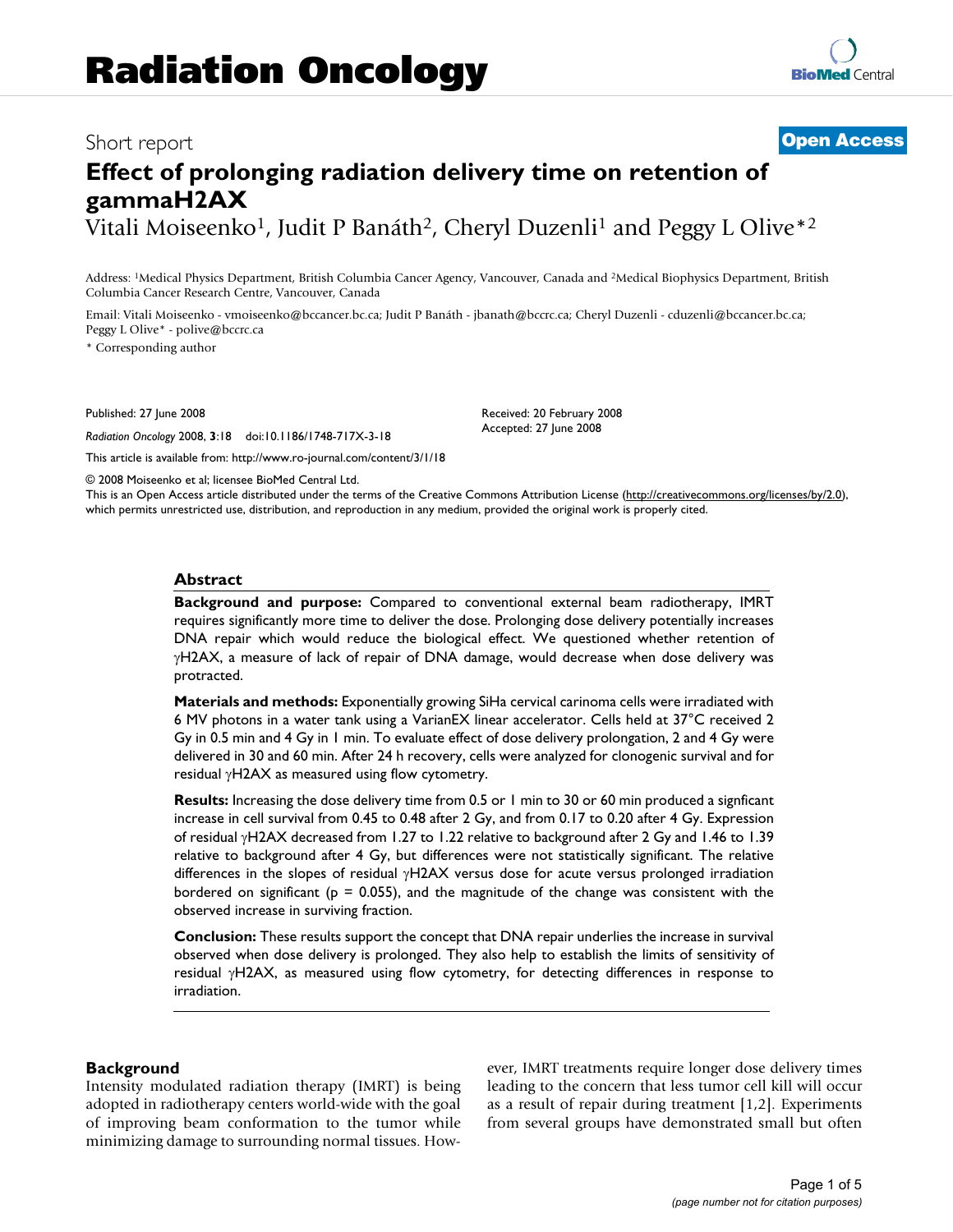significant increases in cell survival when dose delivery is protracted over 10–30 min [3-6].

The increase in cell survival by protraction of dose has been associated with the capacity of cells to repair DNA damage; one of the earliest papers reported a reduction in chromsome aberration frequency when the X-ray dose was delivered in 1 min versus 16 min [7]. Therefore, IMRT should be less effective because fewer lethal DNA lesions are produced for the same total dose [8]. While experimental evidence using survival is convincing, a direct measure of DNA repair provides insights into the effect of dose delivery prolongation in IMRT and conditions under which this prolongation would be detrimental for radiation therapy outcome.

DNA double-strand breaks are generally accepted to be the most important potentially lethal lesions produced by ionizing radiation. A method for the sensitive detection of individual double-strand breaks is based on measurement of a specific phosphorylation on a nucleosomal histone, H2AX, that occurs rapidly at the site of each double-strand break [9]. Antibody labeling of the phosphorylated form of H2AX (called γH2AX) together with flow cytometry provides a rapid and objective method of quantifying this molecule after irradiation [10]. In contrast to other DNA damage assays (e.g., pulsed-field gel electrophoresis or comet assay), γH2AX can be used to detect double-strand breaks at therapeutic doses. The fraction of tumor cells that retain γH2AX foci 24 h after X-irradiation has been correlated with the fraction of cells that survive to form a colony [11,12]. The question we wished to address is whether flow cytometry analysis of residual γH2AX would be sufficiently sensitive and robust to detect the relatively small increase in surviving fraction after protracted radiation exposures. We chose to examine SiHa cervical carcinoma cells since this cell line showed a significant increase in surviving fraction using an IMRT protocol [5]. Preliminary experiments using continuous low dose rate versus acute exposure to X-rays [13] provided the rationale for developing a protocol to simulate an IMRT dose delivery rate using a linear accelerator. The overall dose delivery time was longer than is typical for IMRT, but the major goal was to employ a simple and well defined dose delivery method to test the ability of γH2AX to serve as a surrogate of cell killing.

# **Methods**

# *Cell source and maintenance*

SiHa human cervical cancer cells were obtained from American Type Culture Collection and maintained in minimal essential medium (MEM) containing 10% fetal bovine serum (FBS). Exponentially growing cells were seeded overnight in 90 mm dishes and trypsinized just before each experiment using 0.1% trypsin in citrate saline buffer. Single cells were resuspended in 5 ml MEM  $+ 10\%$  FBS at a density of 2  $\times$  10<sup>5</sup> cells/ml in Falcon polycarbonate tubes. Six tubes were prepared for each exposure condition and transferred to a water bath at 37°C.

# *Irradiation*

Tubes were submersed and irradiated in a water tank at 37°C as an array of six with 6 MV photons using Varian EX linear accelerator. Irradiation conditions were: sourceaxis distance 100 cm, depth 5 cm, field size  $20 \times 20$  cm<sup>2</sup>. Tubes were placed within a 10 cm region, 10 cm from the tube midline to the bottom of the tank for backscatter. The photon beam was calibrated according to the TG51 protocol; output variations through the time period spanning measurements were within 0.3% according to monthly quality assurance. Irradiations were performed at a rate of 400 MU/min, with acute doses of 2 and 4 Gy delivered in 0.5 and 1 min. For protracted delivery, 16 equal segments were delivered with 2 and 4 min intervals between the segments for the 30 and 60 min deliveries, respectively. Splitting the total dose into multiple small doses as a surrogate for IMRT was previously used by Ogino et al. [14]. Although only one fractionation schedule was examined here, this was considered adequate to determine whether γH2AX could be a useful surrogate for cell clonogenic response.

# *Clonogenic survival assay*

After exposure, cells were plated in 60 mm tissue culture dishes and allowed to recover for 24 h while attached to plates. This delay in plating was necessary so that the response of the same cell population could be compared for retention of γH2AX and survival. After recovery, cells were trypsinized and counted with a Coulter Counter. A portion of the cells was plated at a density of 500–2500 cells in duplicate using 90 mm dishes. Plates were stained and colonies were counted two weeks later. Counts from the two plates were averaged, and surviving fraction was calculated as the ratio of the plating efficiency of the treated cells divided by the plating efficiency of the control cells (0.68  $\pm$  0.02). Experiments were repeated 2–4 times giving results for 12–24 irradiated tubes. From each experiment, the remaining cells were fixed in 70% ethanol for measurement of residual γH2AX.

# *Measurement of* γ*H2AX by flow cytometry*

Ethanol-fixed samples were rehydrated in Tris-buffered saline and incubated for 2 hours with anti-γH2AX mouse monoclonal antibody (Upstate or Abcam, 1:500 dilution). Samples were washed by centrifugation and resuspended for one hour in secondary Alexa-488 conjugated goat anti-mouse IgG (Molecular Probes, 1:200). After a second rinse, cells were resuspended in 1 μg/ml ml 4',6 diamidino-2-phenylindole dihydrochloride hydrate (DAPI; Sigma) to stain DNA. Analysis was conducted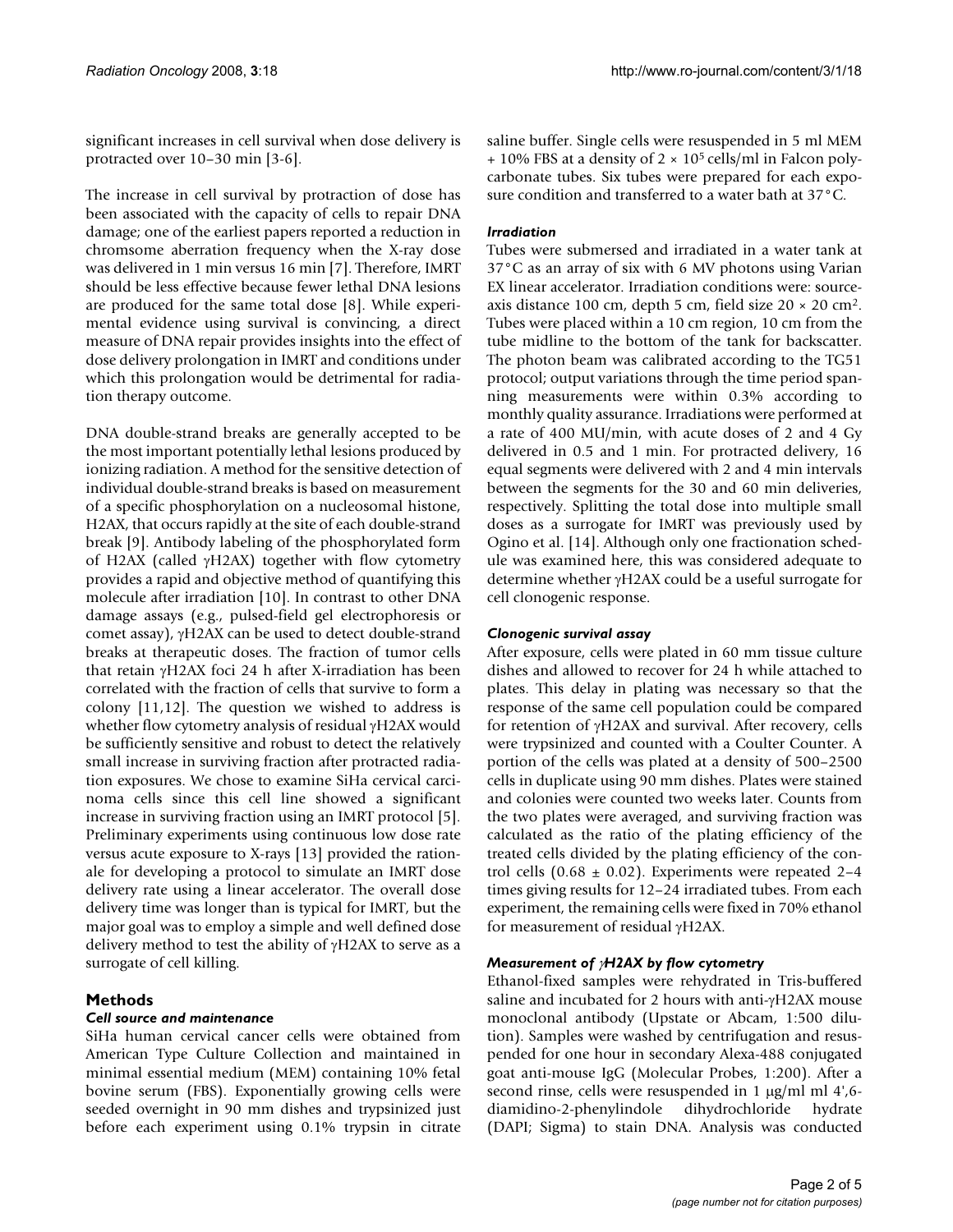using a dual-laser Coulter Elite cell sorter [15]. Samples were gated based on forward and peripheral light scatter, and 10,000 cells were analyzed. To correct for differences in DNA content, FITC fluorescence intensity was divided by DAPI fluorescence intensity for each cell. Relative γH2AX fluorescence was then determined by dividing the mean fluorescence of the irradiated samples by the mean fluorescence of the control samples, averaged for the 3–6 control samples per individual experiment. Two to 4 experiments were conducted per dose and data were pooled.

### *Statistical analysis*

ANOVA was used to determine the significance of the difference between variation for inter-experiment versus intra-experiment measurements. Analysis of co-variance was used to examine the significance of the difference between the slopes of the γH2AX dose response curves for acute versus protracted irradiations.

### **Results and discussion**

Clonogenic surviving fraction was measured for SiHa cells exposed to 2 or 4 Gy given either within 1 min or using an protocol that protracted dose delivery over 30 or 60 min. No difference in clonogenic survival was observed between the responses of cells exposed using the 30 or 60 min protocols so those results were pooled. The lack of a difference between 30 and 60 min is not unexpected because the dose per fraction is small enough to ensure that the alpha term dominates the response. Prolonging the dose delivery resulted in a significant increase in clongenic surviving fraction for SiHa cells (Fig. 1a; Table 1). Although differences in effects of dose protraction are known to be cell line dependent [5], the extent of recovery



**Comparison between surviving fraction and relative retention of** γ**H2AX for SiHa cells exposed to 2 or 4 Gy over 0.5 or 1 min or protracted over 30 or 60 min**. Panel a: Clonogenic surviving fraction (mean ± SD). Panel b: Residual γH2AX relative to unirradiated cells (mean ± SD). Panel c: Comparison between results in panel a and b. Linear best fits are shown for the acute and protracted exposures. Panel d: Relative γH2AX calculated for 3 independent experiments of 6 samples when SiHa cells were exposed to 2 Gy using the protracted protocol. Mean ± SD for the pooled samples is indicated by the lines. The F value is 18.95 indicating significant inter-experimental differences.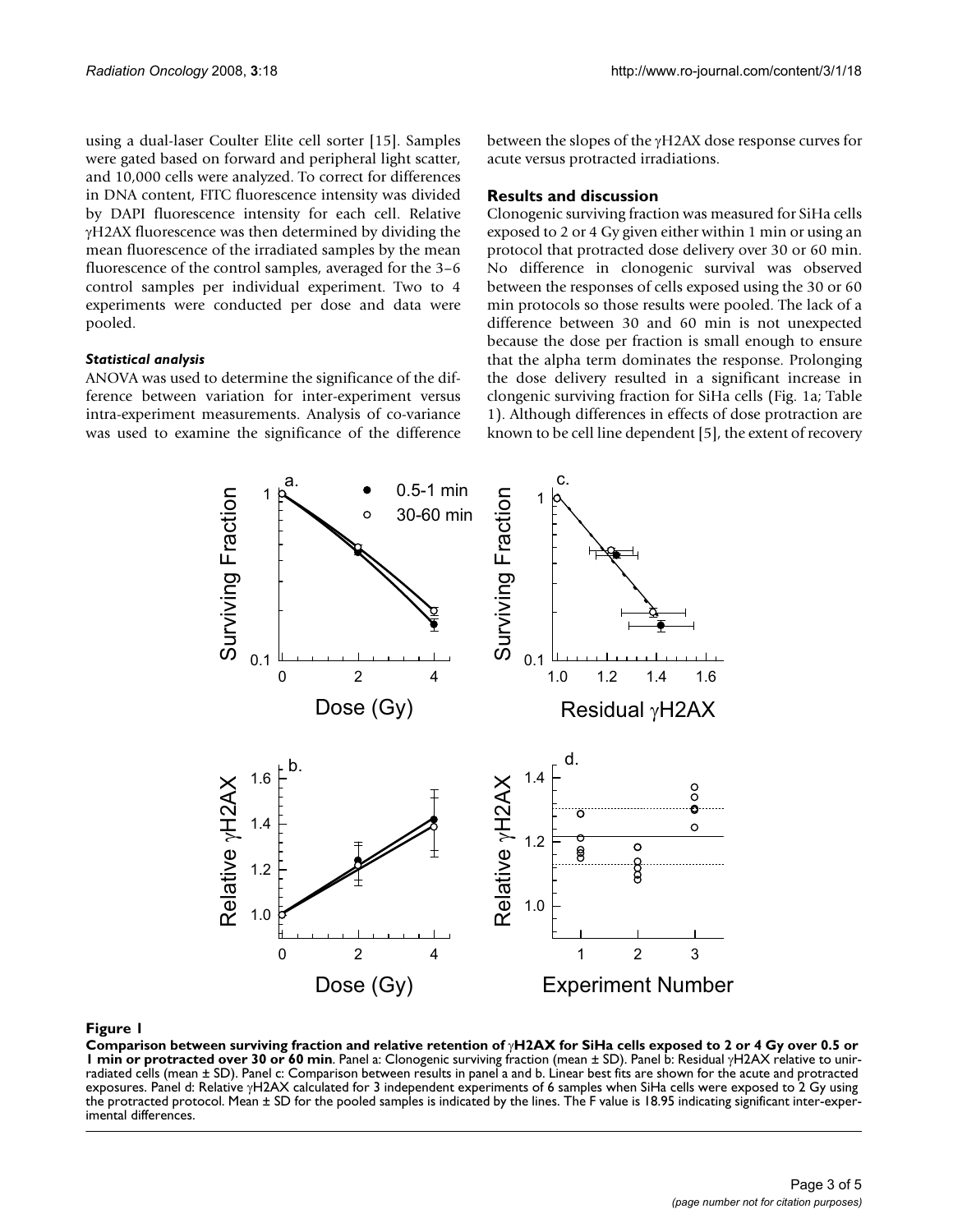| <b>Dose</b>     | Integral Exposure Time<br>(min) | <b>Surviving Fractiona</b><br>(number of samples) | Residual $\gamma$ H2AX <sup>b</sup><br>(number of samples) |
|-----------------|---------------------------------|---------------------------------------------------|------------------------------------------------------------|
| 2 Gy acute      | 0.5                             | $0.446 \pm 0.013$ (12)                            | $1.265 \pm 0.089$ (12)                                     |
| 2 Gy protracted | 30 and 60                       | $0.478 \pm 0.018$ (18) <sup>*</sup>               | $1.218 \pm 0.087$ (18)                                     |
| 4 Gy acute      |                                 | $0.164 \pm 0.014$ (18)                            | $1.461 \pm 0.142$ (12)                                     |
| 4 Gy protracted | 30 and 60                       | $0.199 \pm 0.012$ (24) <sup>*</sup>               | $1.387 \pm 0.128$ (18)                                     |

**Table 1: Clonogenic survival and** γ**H2AX retention for SiHa cells after acute or protracted exposures**

<sup>a</sup> Mean and standard deviation for clonogenic surviving fraction expressed relative to the unirradiated control cells. Cells were plated for survival 24 h after irradiation.

\* Result significantly different relative to the response of cells exposed in ≤ 1 min.

b Mean and standard deviation for γH2AX expression measured 24 h after irradiation and expressed relative to the unirradiated cells.

seen for SiHa cells is within the range of values reported for 7 cell lines [3-6]. Pooling results from these 4 studies, the average increase in surviving fraction for a 2 Gy exposure protracted over 10–30 min was  $17 \pm 12$ %. Our results indicate a relative increase of 7.2% when 2 Gy was protracted over 30–60 min. A larger increase might have been observed had cells been plated immediately. The dose deficit over a course of 30 fractions is calculated to be 5.6 Gy, or 3 fractions, even for this small increase.

When cells from the same exposed population were fixed, stained for γH2AX, and analyzed by flow cytometry, more residual γH2AX was observed after acute than protracted exposure (Table 1). Differences between the averages for individual doses were not significant although analysis of the slopes of the two dose response curves in Fig. 1b yeilded a borderline p-value of 0.055. The slope for the acute exposure curve was 8% higher than the slope for protracted delivery, consistent with the observed survival difference. When survival and residual γH2AX were directly compared, the slope was the same for cells exposed acutely to 2 or 4 Gy versus cells given the protracted exposure (Fig. 1c). This result supports the hypothesis that prolonging dose delivery results in reduction of lethal DNA damage and this underlies the increase in cell survival.

Sources of variability in our measurement of γH2AX were largely the result of inter-experimental variability (Fig. 1d). Some of this variability arose from differences in antibody source although normalizing results for each set of experiments did not result in statistically significant differences between the groups. Variation was also associated with daily differences in flow cytometer set-up and alignment. In previous experiments that examined residual γH2AX in human lymphocytes 24 h after 2.7 Gy, ethanolfixed samples were stored so that samples from 40 patients could be stained and analyzed on the same day [10]. Although this is recommended practice when small differences in response are expected, it is not always practical.

### **Conclusion**

Results presented here help to define the lower limit of sensitivity of γH2AX for detecting differences in response to radiation using flow cytometry. Differences of 5% or more in surviving fraction for the acute and protracted protocols are likely to be required to detect a significant difference in retention of γH2AX. Under the less than ideal conditions for this study, the extent of reduction in residual γH2AX was consistent with the measured increase in survival. These results support models that explain dose protraction based on DNA repair that occurs during treatment, and they contribute to the increasing experimental evidence indicating that dose correction is advisable when fraction delivery time is increased. Future experiments that examine different fractionation schedules, response of DNA repair deficient cell lines, and behavior of cells *in vivo* should be informative.

# **Competing interests**

The authors declare that they have no competing interests.

#### **Authors' contributions**

VM conceived the idea and VM, CD and PO designed the experiments, VM and CD performed the irradiations, JB prepared the cells and performed the measurements of γH2AX, PO analyzed the data and drafted the manuscript with the help of VM and JB. All authors read and approved the final manuscript.

#### **Acknowledgements**

This study was supported by a grant from the Canadian Cancer Society.

#### **References**

- 1. Fowler JF, Welsh JS, Howard SP: **[Loss of biological effect in pro](http://www.ncbi.nlm.nih.gov/entrez/query.fcgi?cmd=Retrieve&db=PubMed&dopt=Abstract&list_uids=15093921)[longed fraction delivery.](http://www.ncbi.nlm.nih.gov/entrez/query.fcgi?cmd=Retrieve&db=PubMed&dopt=Abstract&list_uids=15093921)** *Int J Radiat Oncol Biol Phys* 2004, **59:**242-249.
- 2. Wang JZ, Li XA, D'Souza WD, Stewart RD: **[Impact of prolonged](http://www.ncbi.nlm.nih.gov/entrez/query.fcgi?cmd=Retrieve&db=PubMed&dopt=Abstract&list_uids=12957268) [fraction delivery times on tumor control: a note of caution](http://www.ncbi.nlm.nih.gov/entrez/query.fcgi?cmd=Retrieve&db=PubMed&dopt=Abstract&list_uids=12957268) [for intensity-modulated radiation therapy \(IMRT\).](http://www.ncbi.nlm.nih.gov/entrez/query.fcgi?cmd=Retrieve&db=PubMed&dopt=Abstract&list_uids=12957268)** *Int J Radiat Oncol Biol Phys* 2003, **57:**543-552.
- 3. Sterzing F, Munter MW, Schafer M, Haering P, Rhein B, Thilmann C, Debus J: **[Radiobiological investigation of dose-rate effects in](http://www.ncbi.nlm.nih.gov/entrez/query.fcgi?cmd=Retrieve&db=PubMed&dopt=Abstract&list_uids=15660192) [intensity-modulated radiation therapy.](http://www.ncbi.nlm.nih.gov/entrez/query.fcgi?cmd=Retrieve&db=PubMed&dopt=Abstract&list_uids=15660192)** *Strahlenther Onkol* 2005, **181:**42-48.
- 4. Mu X, Lofroth PO, Karlsson M, Zackrisson B: **[The effect of fraction](http://www.ncbi.nlm.nih.gov/entrez/query.fcgi?cmd=Retrieve&db=PubMed&dopt=Abstract&list_uids=12972314) [time in intensity modulated radiotherapy: theoretical and](http://www.ncbi.nlm.nih.gov/entrez/query.fcgi?cmd=Retrieve&db=PubMed&dopt=Abstract&list_uids=12972314)**